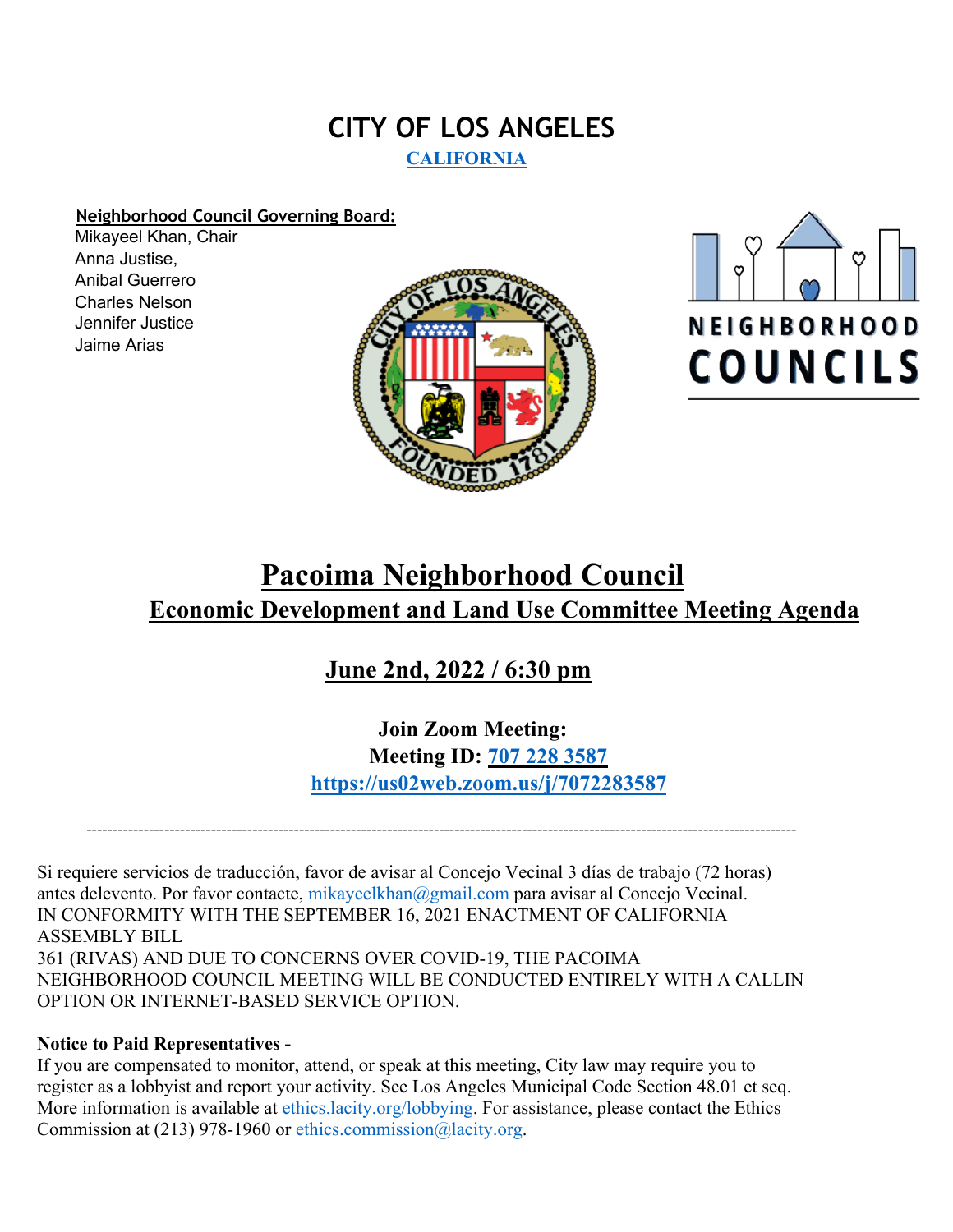Every person wishing to address the Board must dial (669) 900-6833 and enter 834 5530 1741and then press # to join the meeting. When prompted by the presiding officer, to provide public input at the Neighborhood Council meeting the public will be requested to dial \*9 or use the Raise Hand option, to address the Board on any agenda item before the Board takes an action on an item. Comments from the public on agenda items will be heard only when the respective item is being considered. Comments from the public on other matters not appearing on the agenda that are within the Board's jurisdiction will be heard during the General Public Comment period. Please note that under the Brown Act, the Board is prevented from acting on a matter that you bring to its attention during the General Public Comment period; however, the issue raised by a member of the public may become the subject of a future Board meeting. Public comment is limited to 2 minutes per speaker, unless adjusted by the presiding officer of the Board. / Toda persona que desee dirigirse a la Junta debe marcar (669) 900-6833, ingresar 834 5530 1741 y luego presionar # para unirse a la reunión. Cuando el funcionario que preside lo solicite, para proporcionar comentarios del público en la reunión del Consejo Vecinal, se le pedirá al público que marque \* 9 o use la opción Levantar la mano, para dirigirse a la Junta sobre cualquier tema de la agenda antes de que la Junta tome una acción sobre un tema. Los comentarios del público sobre los temas de la agenda se escucharán solo cuando se esté considerando el tema respectivo. Los comentarios del público sobre otros asuntos que no aparecen en la agenda y que están dentro de la jurisdicción de la Junta se escucharán durante el período de Comentarios del Público en General. Tenga en cuenta que en virtud de la Ley Brown, la Junta no puede actuar sobre un asunto que usted señale durante el período de Comentarios del Público General; sin embargo, la cuestión planteada por un miembro del público puede convertirse en el tema de una futura reunión de la Junta. Los comentarios públicos están limitados a 2 minutos por orador, a menos que el presidente de la Junta lo modifique. AB 361 Updates:

Public comment cannot be required to be submitted in advance of the meeting, only real-time public comment is required.

If there are any broadcasting interruptions that prevent the public from observing or hearing the meeting, the meeting must be recessed or adjourned.

If members of the public are unable to provide public comment or be heard due to issues within the Neighborhood Council's control, the meeting must be recessed or adjourned.

Any messaging or virtual background is in the control of the individual board member in their personal capacity and does not reflect any formal position of the Neighborhood Council or the City of Los Angeles.

The Neighborhood Council system enables civic participation for all Angelenos and serves as a voice for improving government responsiveness to local communities and their needs. We are an advisory body to the City of Los Angeles, comprised of volunteer stakeholders who are devoted to the mission of improving our communities and bringing government closer to us.

### **I. Welcoming Remarks:**

- **a. Call to Order by Mikayeel Khan, Chair**
- **b. Roll Call**
- **c. Self-introductions of guests – (Please sign in, it is voluntary and will help us stay in touch with you.)**

#### **II. ADMINISTRATIVE/MOTIONS/UPDATE:**

**a. Motion/discussion/vote for the approval of the meeting minutes by Anna Justice (5 Minutes)**

(**5 Minutes)**